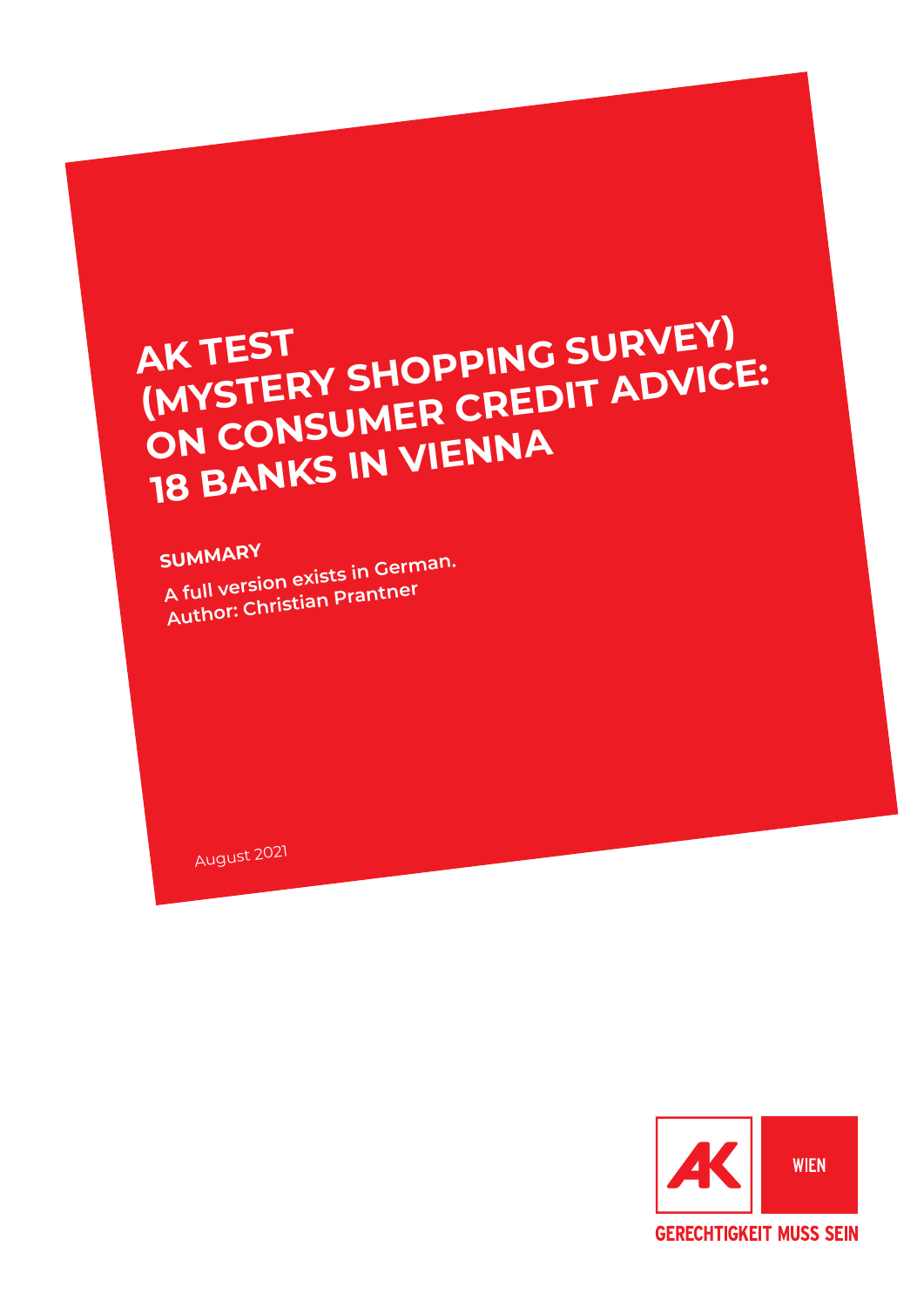## **Summary**

The Vienna Chamber of Labour (AK Wien) conducted a practical test to find out whether the legally prescribed product information sheets (referred to below as "European Standard Consumer Credit Information") were in fact used or handed out to consumers at meetings with customer advisors on consumer loans. The mystery shopper method was applied.

To this end, an AK test shopper composed a credit request (consumer loan to purchase a car). The meetings with customer advisors are also intended to filter out how the advice process unfolds, which terms and conditions the banks name, and how the subject of credit insurance (residual debt insurance, life insurance and term life insurance) is treated.

### **The survey design**

AK Wien visited **various banks in Vienna in July/August 2021** to meet with customer advisors about financing for a car. The car being financed was a VW Golf (new), which the AK test shopper was offered for EUR 25,000 (offer from a VW dealer in Vienna dated 19 July 2021). The car offer also contained a credit calculation from Porsche Bank, which served as the basis for comparing further loan offers.

In an initial round, the AK test shopper made appointments for on-site meetings with customer advisors at the banks. The credit request involved a **EUR 13,500 loan (with a term of 5 years)**. In other words, the loan would finance about half of the car purchase price.

The AK test shopper visited branches of a total of 15 banks; in addition, credit calculations were obtained from three banks that were acting as direct banks (ING, easybank) and/or as a bank that conspicuously advertised on the Internet (Teambank – Der faire Credit).

The **18** banks visited by the AK test shopper (branches and online) in Vienna were as follows (in alphabetical order):

Anadi Bank Bank99 BAWAG P.S.K. BKS Bank Denizbank Dornbirner Sparkasse Easybank (quotation calculation done on the internet) Erste Bank Hypo NOE ING-Bank (quotation calculation done on the internet) **Oberbank** Raiffeisenlandesbank NÖ Wien Santander Bank Teambank (quotation calculation done on the internet) UniCredit Bank Austria Vakifbank Volksbank Wien WSK Bank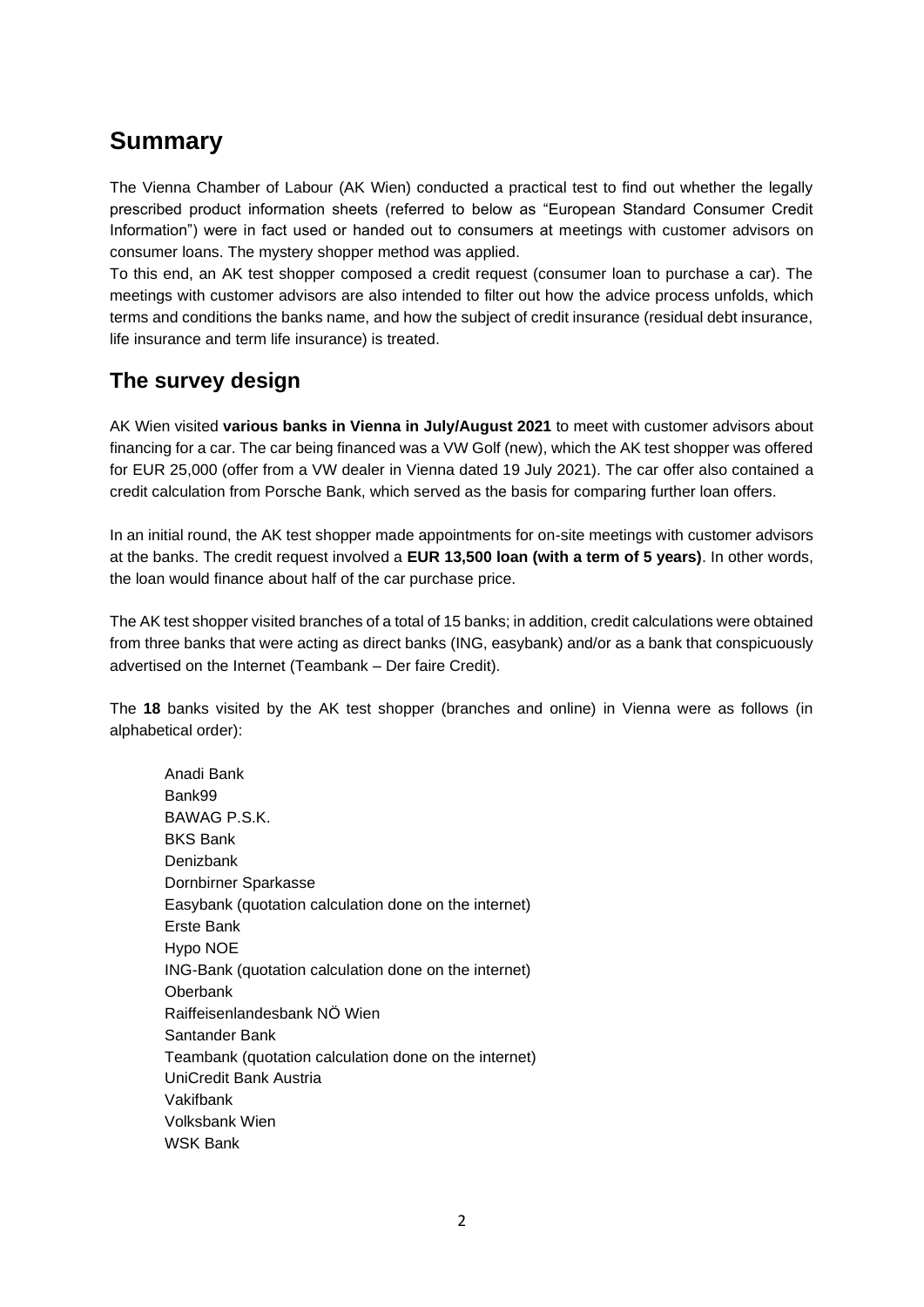In total, the AK test shopper received quotation calculations for a consumer loan **from 13 banks (10 branch banks, 3 Internet offers).** Of the 5 banks that did not draw up a quotation calculation

- Two banks said, "they were unable to compete with the interest rates of other banks" and that is why no quotation calculations would be issued
- One bank explained that it extended no private loans
- One bank calling itself a financial partner of Santander Bank explained it could not issue a credit calculation because the test shopper had already obtained a quotation based on a calculation example from a branch of Santander Bank
- One bank failed to draw up a quotation calculation on time.

Following an **initial contact** in the branches of the named banks, personal meetings with customer advisors were set up. In the initial meeting, no conditions had generally been named, just that the test shopper was to bring the **documents** required for **the credit meeting with the customer advisor**  (whereby the required documents differed from bank to bank):

- Personal ID (e.g., driver's license) and/or passport
- Residence registration form (Meldezettel)
- E-Card
- ATM card (from the customer's regular bank)
- Pay slips from the previous 3 to 6 months
- Account statements from the previous 3 to 6 months
- Household budget: a statement of monthly expenses and income (salaries, bonuses, allowances, etc.)

Below are the results from the **second meetings or the actual consultations on credit**, where the loan applicant's personal details were discussed along with outstanding liabilities, monthly income (based on pay slips) and expenses (household budget). After recording the data on their PC, the customer advisors in most cases handed out a printed-out offer containing the credit offer data, which had usually already been calculated; in a few cases, the test shopper received the calculated offer by e-mail. Sometimes, the customer advisor first used his or her computer screen to explain the conditions (interest rate, fees, etc.) – prior to printing or handing them out. In several cases, the test shopper had to request a written printout.

In a small number of cases, further contacts ensued by email or by phone, leading to improvements or additions to the offer conditions printed out at the meeting (e.g., quotations on opening a salary account).

Main results: Handing out the "Standard European Information for Credit Extended under the Austrian Consumer Credit Act"

How often did the customer advisors hand out the legally prescribed product information sheets listing the loan conditions ("Standard European Information for Credit Extended under the Austrian Consumer Credit Act")<sup>1</sup>?

<sup>1</sup> Note: The surveyed banks were largely anonymized because the meetings were conducted (mainly) at a branch bank or by a loan officer at a bank and allowed only very conditional conclusions to be drawn about the overall quality of a bank's advice and information. By contrast, information items about fees for the loan account were not anonymized because they can be traced as a bank's fixed fee rates (e.g. in price lists); the (automated) Internet offers from a bank or from direct banks can also be traced as processes and verified by downloading loan applications (with the conditions included).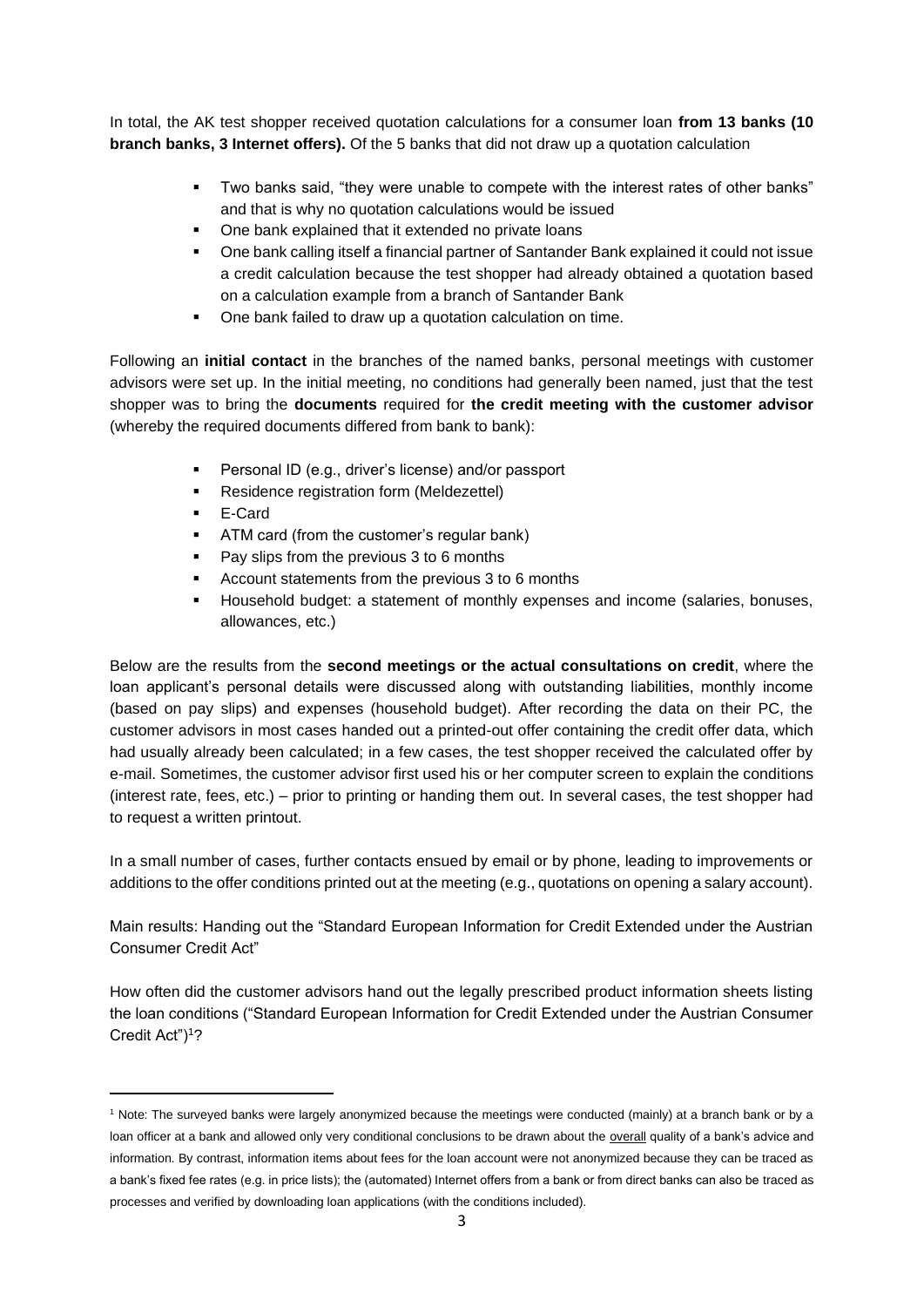- The "Standard European Information for Credit Extended under the Austrian Consumer Credit Act" was handed out to the test shopper **at just two of the ten meetings about the loan at branch banks** (20%). In other words, **at eight of the ten meetings at branch banks, the test shopper received only or exclusively the bank's own sheets of conditions**, which bore different titles: "Non-binding finance calculation", "Your personal finance model", "Personal finance proposal" and the like.
- Regarding the two **banks** that **handed out the "Standard European Information"**: At one branch bank, the test shopper was handed the "Standard Information" – with no further commentary – together with the "Non-binding finance calculation". However, when the customer advisor explained the conditions, she referred only to the "Finance calculation'". In another case, the "Standard European Information" was handed out along with a filled-out loan application. This meeting was the only time among all the meetings that the standard information was at least mentioned and commented upon: "The standard information is there to allow a precontractual comparison of credit offers."
- With all **three direct banks or on-line credit offers**, not only were the bank's own offer sheets included but also the "Standard European Information on Credit"; with Teambank, the last page of the offer had a link to "precontractual information", which had the "Standard European Information" and the information on credit insurance affixed to it. **But for all websites of the direct banks and the on-line calculations of conditions that the test shopper visited, the banks' own condition sheets dominated** and were not displayed until after initial entries of personal information, income, etc. had been made. The "Standard European Information" was a mere trapping among the wealth of written materials.
- In other words, **five of the thirteen offer sheets** (10 branch banks, 3 on-line/direct bank offers) contained the "Standard European Information on Credit Extended under the Austrian Consumer Credit Act") (in **about 39% of the quotations**). **The bottom line: The banks contacted by AK largely ignored the "Standard European Information", because only about 38% (five out of 13 offers ) contained the legally prescribed "Standard European Information on Credit Extended under the Austrian Consumer Credit Act".** So, it was impossible or nearly impossible to fulfil the legally intended purpose, namely, to make precontractual comparisons of different offers.
- There were several **special features** of the various meetings. One customer advisor stated that he was not handing out any written materials because the bank did not want to be able to be compared with other banks. He did not hand out an "instalment calculation" containing a printout of just the loan amount, interest rate and instalment amount until the test shopper insisted on it. It was interesting that this loan officer had the "Standard European Information" lying in front of him but was clearly not willing to make it available.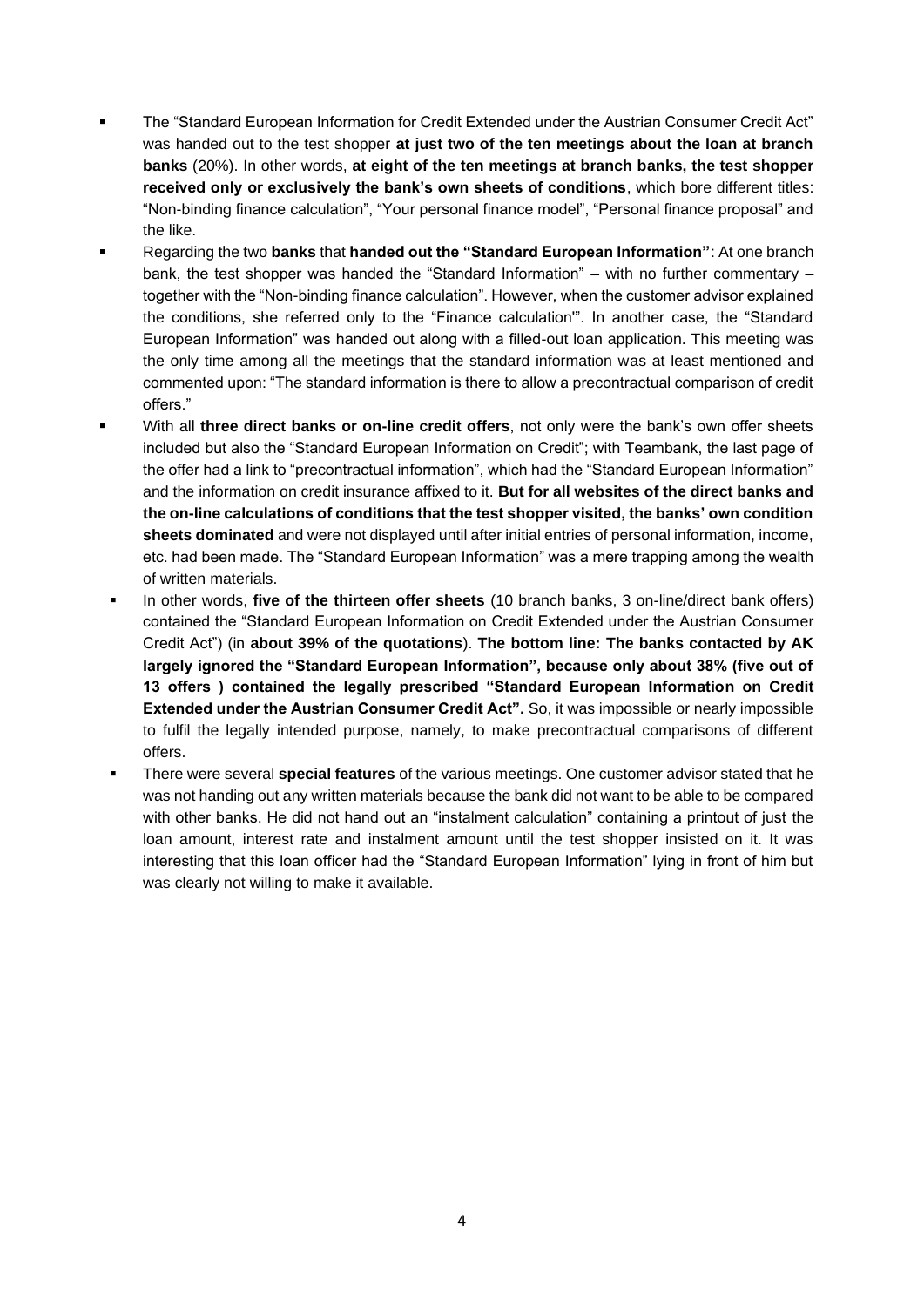Der direkte Weg zu unseren Publikationen: E-Mail: konsumentenpolitik@akwien.at

Bei Verwendung von Textteilen wird um Quellenangabe und Zusendung eines Belegexemplares an die AK Wien, Abteilung Konsumentenpolitik, ersucht.

#### Impressum

Medieninhaber: Kammer für Arbeiter und Angestellte für Wien, Prinz-Eugen-Straße 20–22, 1040 Wien, Telefon: (01) 501 65 Offenlegung gem. § 25 MedienG: siehe wien.arbeiterkammer.at/impressum Zulassungsnummer: AK Wien 02Z34648 M AuftraggeberInnen: AK Wien, Konsumentenpolitik Autorin: Christian Prannter Grafik Umschlag und Druck: AK Wien Verlags- und Herstellungsort: Wien © 2021: AK Wien

#### Stand **August 2021** Im Auftrag der Kammer für Arbeiter und Angestellte für Wien